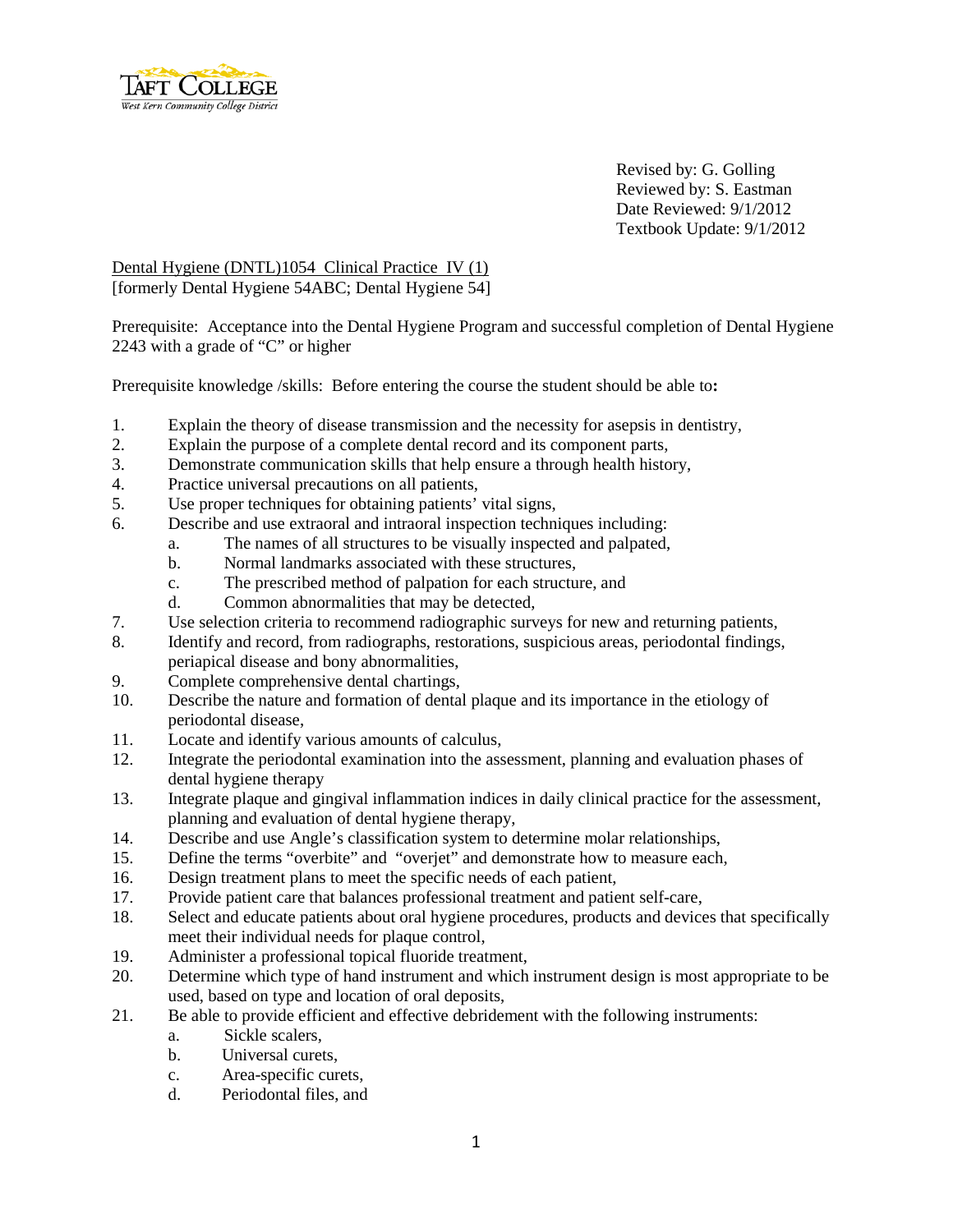

- e. Ultrasonic scalers,
- 22. Adapt the correct working and cutting edge of any hand scaling instrument in all appropriate Areas of the mouth,
- 23. Integrate instrument sharpening into daily clinical practice,
- 24. Maintain the design features of instruments during the instrument sharpening procedure,
- 25. Identify and recommend appropriate antimicrobial plaque-control agents for various patient types,
- 26. Use polishing procedures to remove plaque and stain without causing trauma or discomfort,
- 27. Select and use appropriate anesthetics and injections to achieve desired anesthesia,
- 28. Assess a patient's medical, physical, and mental status to determine necessity for anxiety control And the appropriate use of nitrous-oxide/oxygen sedation,
- 29. Describe and implement proper technique for nitrous-oxide/oxygen conscious sedation and
- 30. Evaluate a patient's oral tissues to determine the need for and perform, if necessary, gingival Curettage.

Total Hours: 48 clinic (lab) hours per semester to be arranged with the instructor

Catalog Description: This course will provide the opportunity to become more proficient in the clinical skills learned and practiced in previous clinical courses and to prepare for success on the state clinical licensing examinations. It is offered on a Pass/No Pass basis only.

Type of Class/Course: Degree Credit

Textbooks: The Taft College Dental Hygiene Department Clinic Manual.

Additional Instructional Materials:

- Wilkins, Esther M. *Clinical Practice of the Dental Hygienist*. 11<sup>th</sup> ed. Philadelphia: Lippincott, Williams and Wilkins, 2012. Print.
- Nield-Gehrig, Jill S. *Fundamentals of Periodontal Instrumentation*. 7<sup>th</sup> ed. Philadelphia: Lippincott, Williams and Wilkins, 2012. Print.

Course Objectives:

By the end of the course, a successful student will be able to:

- 1. Demonstrate advance experience in the treatment of adult patients,
- 2. Demonstrate mastery of clinical procedures utilizing scaling, polishing and fluoride application techniques,
- 3. Demonstrate mastery of oral inspection, oral cancer screening, dental and periodontal charting and assessment,
- 4. Demonstrate mastery in ultrasonic scaling, and
- 5. Demonstrate administration of nitrous-oxide/oxygen sedation, local anesthesia and gingival curettage.

Course Scope and Content:

Unit I Clinical Patient Treatment